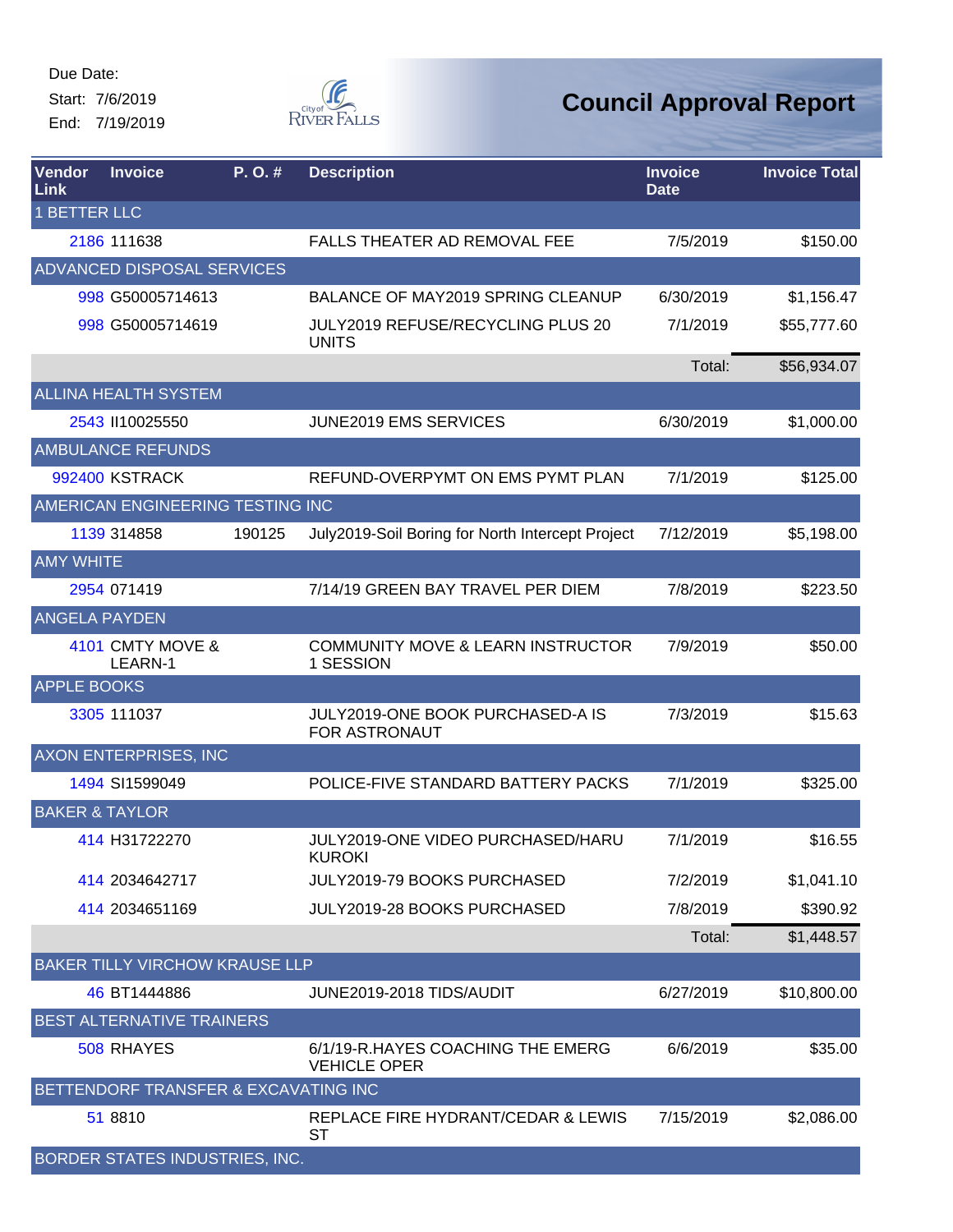Start: 7/6/2019

End: 7/19/2019



| Vendor<br>Link     | <b>Invoice</b>                      | P.O.#  | <b>Description</b>                                        | <b>Invoice</b><br><b>Date</b> | <b>Invoice Total</b> |
|--------------------|-------------------------------------|--------|-----------------------------------------------------------|-------------------------------|----------------------|
|                    | 57 917968817                        | 190203 | THREE DISCONNECT SWITCHES-CLARK<br><b>ST/DEPOT</b>        | 6/24/2019                     | \$10,251.51          |
|                    | 57 918007731                        | 190174 | 10 Overhead Fault Inducters .85-1.57                      | 6/28/2019                     | \$1,765.20           |
|                    | 57 918047826                        | 190185 | <b>FLEXIBLE POWER DUCT</b>                                | 6/30/2019                     | \$317.50             |
|                    | 57 917957511                        | 190170 | 12 UNIVERSAL BLOCKS-ELECTRIC                              | 7/1/2019                      | \$1,452.36           |
|                    | 57 917957511-1                      |        | SHIPPING-12 UNIVERSAL BLOCKS                              | 7/1/2019                      | \$46.18              |
|                    | 57 918047829                        | 190173 | 125 MACHINE BOLTS-MINOR MATERIAL                          | 7/8/2019                      | \$142.50             |
|                    | 57 918056432                        | 190173 | 75 MACHINE BOLTS-MINOR MATERIAL                           | 7/9/2019                      | \$85.50              |
|                    |                                     |        |                                                           | Total:                        | \$14,060.75          |
|                    | <b>BUCKEYE INTERNATIONAL INC</b>    |        |                                                           |                               |                      |
|                    | 2164 90136496                       |        | <b>JUNE2019 AMBULANCE CLEANING</b><br><b>SUPPLIES</b>     | 6/26/2019                     | \$146.46             |
|                    | <b>BUG BUSTERS INC</b>              |        |                                                           |                               |                      |
|                    | 2571 212925                         |        | 6/28/19 LIBRARY-GENERAL PEST CONTROL                      | 7/1/2019                      | \$106.00             |
|                    | 2571 212922                         |        | 6/28/19-PUBLIC SAFETY BLDG MOUSE<br><b>CONTROL SVC</b>    | 7/1/2019                      | \$96.00              |
|                    | 2571 212971                         |        | 6/28/19 CITY HALL ANT/MICE CONTROL SVC                    | 7/1/2019                      | \$99.00              |
|                    |                                     |        |                                                           | Total:                        | \$301.00             |
| C & J BUILDERS     |                                     |        |                                                           |                               |                      |
|                    | 2630 574903                         |        | REFUND-RFMU OVERPYMT #574903                              | 7/16/2019                     | \$609.96             |
|                    | C&M HYDRAULIC TOOL SUPPLY INC       |        |                                                           |                               |                      |
|                    | 60 0163596-IN                       | 190204 | <b>Battery Press Tool for Electric Dept</b>               | 7/10/2019                     | \$5,154.37           |
|                    | <b>CAREER STEP LLC</b>              |        |                                                           |                               |                      |
|                    | 4094 2455914                        |        | 45 SELF PACED BLS/ALS/FIRE CE<br><b>LIBRARY/MAINT FEE</b> | 6/1/2019                      | \$3,567.50           |
|                    | CENTER POINT INC                    |        |                                                           |                               |                      |
|                    | 412 1704570                         |        | JULY2019-SIX BOOKS PURCHASED                              | 7/1/2019                      | \$135.42             |
|                    | 412 1707936                         |        | PLATINUM ROMANCE SERIES/24 PER YR                         | 7/1/2019                      | \$560.88             |
|                    |                                     |        |                                                           | Total:                        | \$696.30             |
| <b>CENTURYLINK</b> |                                     |        |                                                           |                               |                      |
|                    | 1796 1471606760                     |        | <b>JUNE2019 LONG DISTANCE PHONE</b>                       | 6/30/2019                     | \$5.59               |
| <b>CLAY, AARON</b> |                                     |        |                                                           |                               |                      |
|                    | 4090 993500                         |        | REFUND-RFMU OVERPYMT #9935-00                             | 7/17/2019                     | \$61.20              |
|                    | <b>CREDIT SERVICE INTERNATIONAL</b> |        |                                                           |                               |                      |
|                    | 3843 52156                          |        | PPE 7/14/19                                               | 7/19/2019                     | \$200.00             |
|                    | DARRELL'S SEPTIC SERVICE INC        |        |                                                           |                               |                      |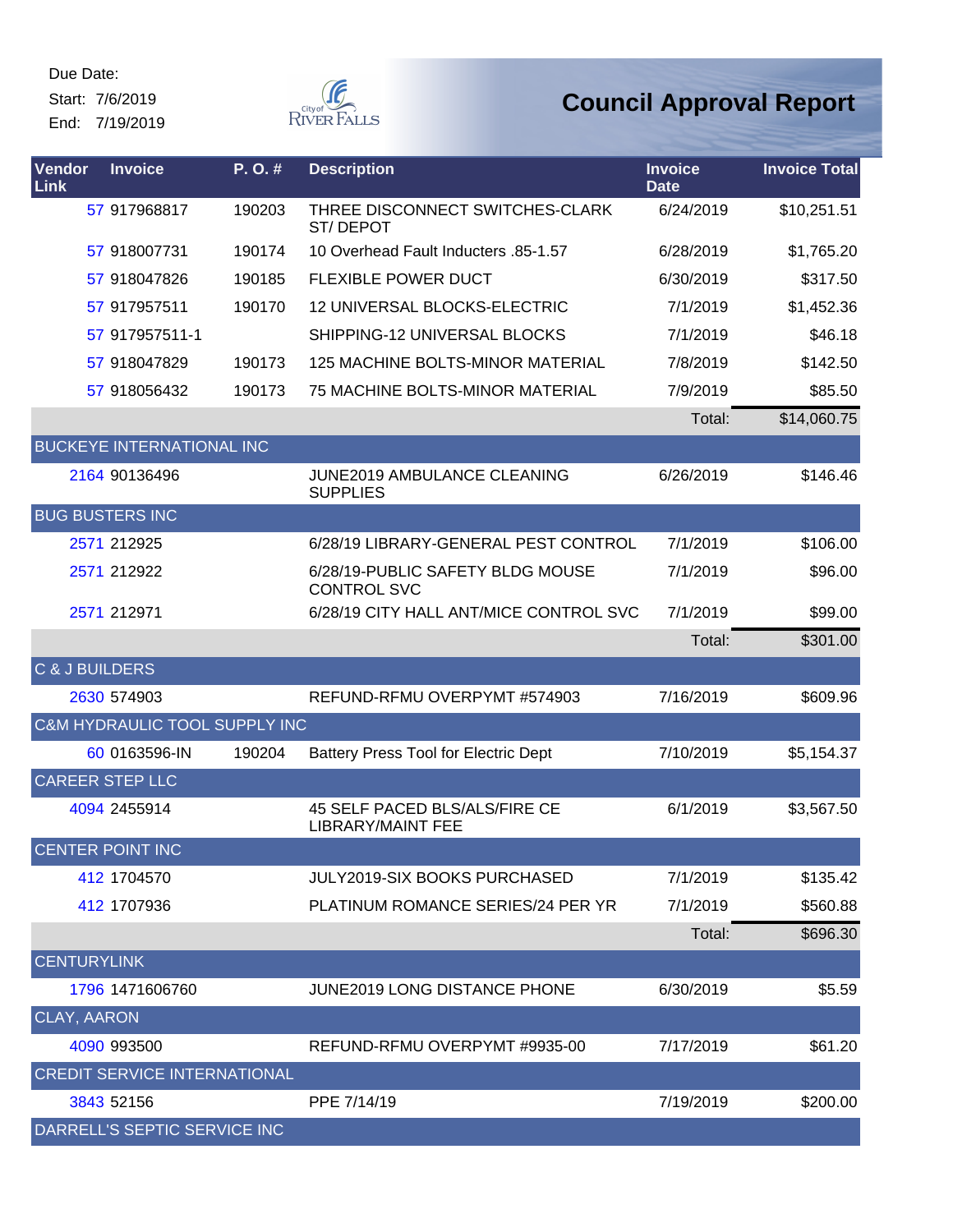Start: 7/6/2019

End: 7/19/2019



| Vendor<br>Link | <b>Invoice</b>                    | P. O. # | <b>Description</b>                                            | <b>Invoice</b><br><b>Date</b> | <b>Invoice Total</b> |
|----------------|-----------------------------------|---------|---------------------------------------------------------------|-------------------------------|----------------------|
|                | 85 28227                          | 190071  | <b>JUNE2019 PORTA POTTY RENTAL FOR</b><br><b>PARKS</b>        | 6/30/2019                     | \$460.00             |
|                | 85 28227-1                        |         | JUNE2019 WESTSIDE/GREENWOOD/GLEN<br><b>PARK TEMP</b>          | 6/30/2019                     | \$505.00             |
|                |                                   |         |                                                               | Total:                        | \$965.00             |
| <b>EBSCO</b>   |                                   |         |                                                               |                               |                      |
|                | 853 1585901                       |         | SMITHSONIAN/12 ISSUES PER YR                                  | 7/3/2019                      | \$39.00              |
| <b>EFTPS</b>   |                                   |         |                                                               |                               |                      |
|                | 7 2019 PCORI<br><b>FEE</b>        |         | 2019 PCORI HRA FEE                                            | 7/11/2019                     | \$301.35             |
|                | 7 52152                           |         | PPE 7/14/19                                                   | 7/19/2019                     | \$76,428.28          |
|                |                                   |         |                                                               | Total:                        | \$76,729.63          |
|                | <b>ELSTER SOLUTIONS CORP</b>      |         |                                                               |                               |                      |
|                | 1536 9000092553                   | 190134  | 7/10/19-AMI ELECTRIC METERS                                   | 7/10/2019                     | \$61,440.00          |
|                | <b>EMERGENCY APPARATUS MAINT</b>  |         |                                                               |                               |                      |
|                | 1165 106164                       |         | <b>ENGINE 4 PUMP TEST/REPORT</b>                              | 6/19/2019                     | \$468.71             |
|                | <b>EMERGENCY CARE CONSULTANTS</b> |         |                                                               |                               |                      |
|                | 3028 2284                         | 190090  | <b>JUNE2019 DR DUREN SVC/PHYSICIAN</b><br><b>RESOLUTION</b>   | 6/30/2019                     | \$1,500.00           |
|                | <b>ENTERPRISE FM TRUST</b>        |         |                                                               |                               |                      |
|                | 456 FBN3744594                    | 190043  | JULY19 MOTOR POOL/BLDG INSP                                   | 7/3/2019                      | \$1,878.22           |
|                | EO JOHNSON CO. INC                |         |                                                               |                               |                      |
|                | 98 25115101                       |         | <b>JULY2019 PD RICOH COPIER</b>                               | 7/1/2019                      | \$151.50             |
|                | 98 INV585726                      |         | LIBRARY-SAMSUNG COPIER<br>OVERAGE/APR-JULY2019                | 7/15/2019                     | \$139.06             |
|                | 98 INV585727                      |         | LIBRARY-RICOH COPIER OVERAGES-APR-<br><b>JULY2019</b>         | 7/15/2019                     | \$357.99             |
|                | 98 INV587128                      |         | <b>BLACK INK TANK FOR THE</b><br>PLOTTER/SCANNER              | 7/15/2019                     | \$212.62             |
|                |                                   |         |                                                               | Total:                        | \$861.17             |
|                | <b>EXPRESS PERSONNEL SERVICES</b> |         |                                                               |                               |                      |
|                | 109 22388651                      | 190153  | WKEND 5/26-119.5HRS-PARK MAINT TEMPS                          | 6/1/2019                      | \$2,205.97           |
|                | 109 22549615                      | 190021  | WKEND 6/30-32HRS/JGLAUBITZ-WATER<br><b>TEMP</b>               | 6/30/2019                     | \$590.72             |
|                | 109 22549613                      | 190153  | <b>WKEND 6/30-120HRS-</b><br>BELL/SMITS/SIMONSON-STREET TEMPS | 6/30/2019                     | \$2,300.40           |
|                | 109 22549614                      | 190153  | WKEND 6/30-255HRS PARK TEMP HELP                              | 6/30/2019                     | \$4,707.30           |
|                | 109 22580298                      | 190153  | WKEND 7/7/19-64HRS-<br>BELL/SMITS/SIMONSON                    | 7/9/2019                      | \$1,226.88           |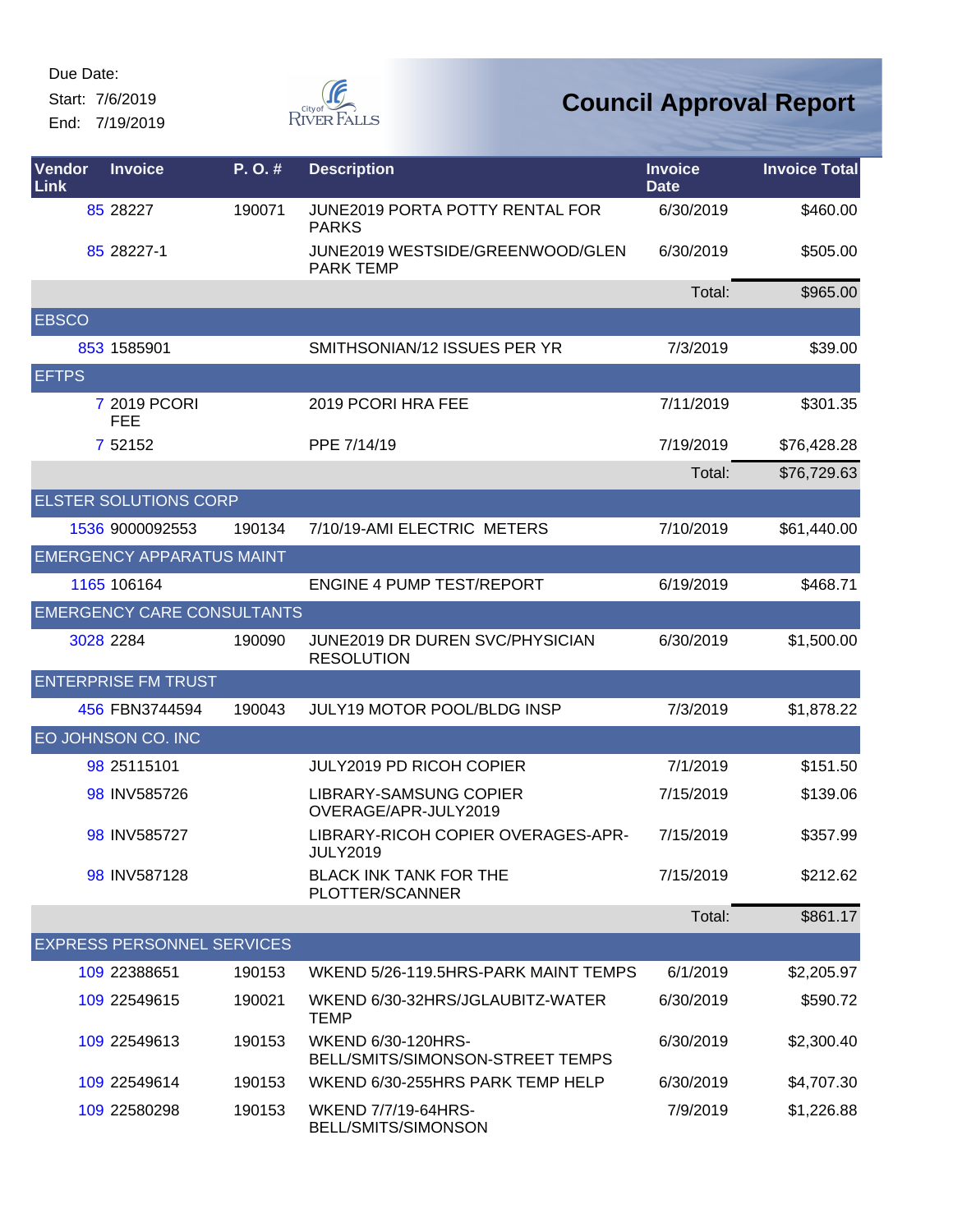Start: 7/6/2019

End: 7/19/2019



| Vendor<br><b>Link</b> | <b>Invoice</b>                                | $P. O.$ # | <b>Description</b>                                        | <b>Invoice</b><br><b>Date</b> | <b>Invoice Total</b> |
|-----------------------|-----------------------------------------------|-----------|-----------------------------------------------------------|-------------------------------|----------------------|
|                       | 109 22580300                                  | 190021    | WKEND 7/7/19-16HRS-J.GLAUBITZ/TEMP<br><b>WATER WORK</b>   | 7/9/2019                      | \$295.36             |
|                       | 109 22580299                                  | 190153    | WKEND 7/7/19-111.25HRS-PARK MAINT<br><b>TEMP HELP</b>     | 7/9/2019                      | \$2,053.68           |
|                       |                                               |           |                                                           | Total:                        | \$13,380.31          |
|                       | FIRST NATIONAL BANK - RF SECTION 125          |           |                                                           |                               |                      |
|                       | 6 52151                                       |           | PPE 7/14/19                                               | 7/19/2019                     | \$3,974.66           |
|                       | <b>FORUM COMMUNICATION CO</b>                 |           |                                                           |                               |                      |
|                       | 234 2108198                                   |           | <b>JUNE2019 RF JOURNAL-NOTICES</b>                        | 6/30/2019                     | \$915.77             |
|                       | <b>FREEMAN PROPERTIES</b>                     |           |                                                           |                               |                      |
|                       | 3975 JULY19SOLAR                              |           | JULY2019-SOLAR REFUND #9363-00                            | 7/15/2019                     | \$167.54             |
| <b>GARY MITCHELL</b>  |                                               |           |                                                           |                               |                      |
|                       | 4100 CMTY MOVE &<br>LEARN-1                   |           | <b>COMMUNITY MOVE &amp; LEARN-INSTRUCTOR</b><br>1 SESSION | 7/9/2019                      | \$60.00              |
|                       | <b>GLENWOOD CITY PUBLIC LIBRARY</b>           |           |                                                           |                               |                      |
|                       | 4095 839994                                   |           | REIMBURSE-LOST BOOK/SEA TURTLE<br><b>RESCUE</b>           | 7/12/2019                     | \$7.99               |
| <b>GMTZ LLC</b>       |                                               |           |                                                           |                               |                      |
|                       | 2629 BALMORAL                                 |           | REIMBURSE-CONSTRUCTION/BALMORAL<br><b>PLACE</b>           | 7/9/2019                      | \$400,000.00         |
|                       | <b>GOVERNMENT FINANCE OFFICER ASSOCIATION</b> |           |                                                           |                               |                      |
|                       | 708 2019                                      |           | S.KARLSSON-2019 MEMBERSHIP DUES                           | 6/30/2019                     | \$190.00             |
|                       | <b>GRACE PAULSON</b>                          |           |                                                           |                               |                      |
|                       | 937 JULY19SOLAR                               |           | JULY2019-SOLAR REFUND #5856-00                            | 7/15/2019                     | \$127.02             |
|                       | HANTEN BROADCASTING COMPANY INC               |           |                                                           |                               |                      |
|                       | 306 JUNE2019                                  |           | JUNE2019-SPORTSCASTERS CLUB                               | 6/30/2019                     | \$60.00              |
|                       | HUEBSCH LAUNDRY COMPANY                       |           |                                                           |                               |                      |
|                       | 146 4319090                                   | 190016    | 7/3 HUEBSCH WATER UNIFORMS                                | 7/3/2019                      | \$32.23              |
|                       | 146 4319903-1                                 |           | <b>CREDIT-J.CROOK REED JEANS</b>                          | 7/3/2019                      | $-$80.70$            |
|                       | 146 4319089                                   | 190011    | 7/3 HUEBSCH ELECTRIC UNIFORM                              | 7/3/2019                      | \$245.19             |
|                       | 146 4319091                                   | 190035    | 7/3 HUEBSCH PW UNIFORMS                                   | 7/3/2019                      | \$245.14             |
|                       | 146 4319092                                   | 190017    | 7/3 HUEBSCH WWTP UNIFORMS                                 | 7/3/2019                      | \$45.05              |
|                       | 146 4323171                                   | 190017    | 7/10 HUEBSCH WWTP UNIFORMS                                | 7/10/2019                     | \$45.05              |
|                       | 146 4323170                                   | 190035    | 7/10 HUEBSCH PW UNIFORMS                                  | 7/10/2019                     | \$137.54             |
|                       | 146 4323169                                   | 190016    | 7/10 HUEBSCH WATER UNIFORMS                               | 7/10/2019                     | \$32.23              |
|                       | 146 4323168                                   | 190011    | 7/10 HUEBSCH ELECTRIC UNIFORM                             | 7/10/2019                     | \$1,084.69           |
|                       |                                               |           |                                                           | Total:                        | \$1,786.42           |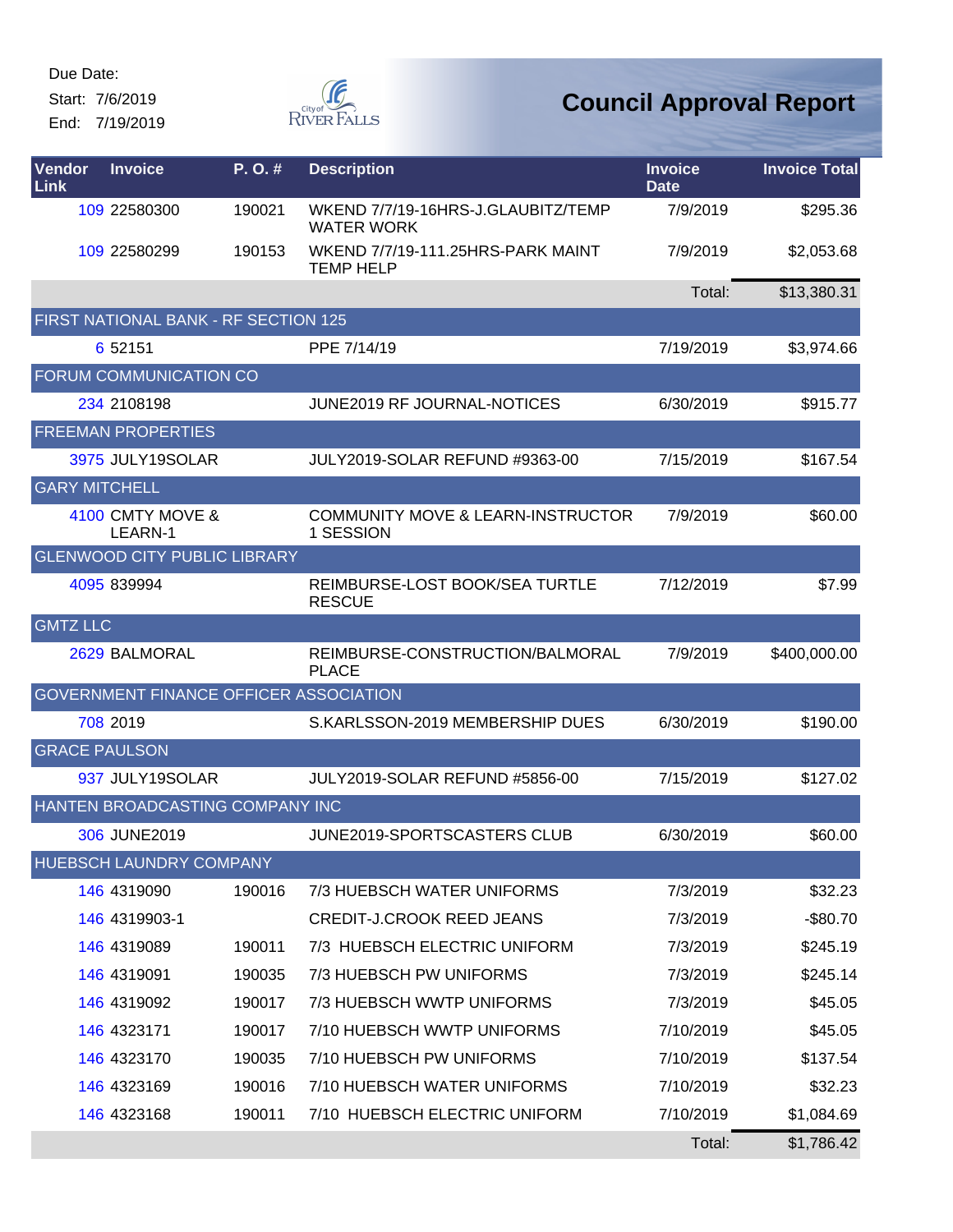Start: 7/6/2019 End: 7/19/2019



| <b>Vendor</b><br>Link | <b>Invoice</b>                      | P. O. # | <b>Description</b>                                           | <b>Invoice</b><br><b>Date</b> | <b>Invoice Total</b> |
|-----------------------|-------------------------------------|---------|--------------------------------------------------------------|-------------------------------|----------------------|
|                       | HUMANE SOCIETY OF GOODHUE           |         |                                                              |                               |                      |
|                       | 737 836                             |         | 5/13 & 5/24 DOG/CAT IMPOUND FEES                             | 7/1/2019                      | \$130.00             |
|                       | IN BALANCE YOGA & FITNESS LLC       |         |                                                              |                               |                      |
|                       | 4096 YOGAONKINNI                    |         | SIX CLASSES-YOGA ON THE KINNI                                | 7/1/2019                      | \$300.00             |
|                       | INDIANHEAD FEDERATED LIBRARY SYSTEM |         |                                                              |                               |                      |
|                       | 655 219343                          |         | LIBRARY-9000 BARCODES ON ROLLS                               | 6/25/2019                     | \$273.60             |
|                       |                                     |         | INTERNATIONAL CITY MGMT ASSOC RETIREMENT CORP                |                               |                      |
|                       | 1 52147                             |         | PPE 7/14/19                                                  | 7/19/2019                     | \$19,815.66          |
|                       | 1 52148                             |         | PPE 7/14/19                                                  | 7/19/2019                     | \$1,356.27           |
|                       |                                     |         |                                                              | Total:                        | \$21,171.93          |
|                       | JH LARSON ELECTRICAL COMPANY        |         |                                                              |                               |                      |
|                       | 159 S102004736.00<br>1              |         | <b>CREDIT-EMERGENCY BALLAST BATTERY</b><br><b>PACK</b>       | 6/1/2019                      | $-$195.26$           |
|                       | 159 S102022176.00 190211<br>1       |         | <b>PVC CONDUIT-INVENTORY</b>                                 | 6/30/2019                     | \$8,685.75           |
|                       | 159 S102040711.00<br>1              |         | PW GARAGE-LED LINEAR BAY LIGHT                               | 7/9/2019                      | \$144.64             |
|                       |                                     |         |                                                              | Total:                        | \$8,635.13           |
| <b>KATY FREY</b>      |                                     |         |                                                              |                               |                      |
|                       | 3723 JULYREIMBUR<br><b>SE</b>       |         | JULY2019 TUITION REIMBURSEMENT                               | 7/9/2019                      | \$1,012.50           |
| <b>KRISTA BERGMAN</b> |                                     |         |                                                              |                               |                      |
|                       | 4102 CMTY MOVE &<br>LEARN-1         |         | <b>COMMUNITY MOVE &amp; LEARN INSTRUCTOR</b><br>- 2 SESSIONS | 7/9/2019                      | \$120.00             |
|                       | LANGUAGE LINE SERVICES, INC         |         |                                                              |                               |                      |
|                       | 2991 4585930                        |         | <b>COURT-OVER THE PHONE</b><br><b>INTERPRETATION</b>         | 6/30/2019                     | \$87.82              |
|                       | LEXISNEXIS RISK DATA MGMT INC       |         |                                                              |                               |                      |
|                       | 3765 1703497-<br>20190630           |         | JUNE2019-ADV PERSON MONTHLY SEARCH                           | 6/30/2019                     | \$50.00              |
|                       | LINEHAN OUTDOOR SERVICES LLC        |         |                                                              |                               |                      |
|                       | 1570 3563                           | 190143  | JUNE2019-WHITETAIL CORP PARK                                 | 6/30/2019                     | \$1,140.00           |
|                       | 1570 3563-1                         | 190141  | <b>JUNE2019-STERLING PONDS</b>                               | 6/30/2019                     | \$1,880.00           |
|                       | 1570 3563-2                         | 190142  | JUNE2019-STERLING PONDS CORP PARK                            | 6/30/2019                     | \$500.00             |
|                       | 1570 3563-3                         |         | <b>JUNE2019-MOW SOLAR GARDEN</b>                             | 6/30/2019                     | \$325.00             |
|                       |                                     |         |                                                              | Total:                        | \$3,845.00           |
|                       | <b>LOFFLER COMPANIES INC</b>        |         |                                                              |                               |                      |
|                       | 182 388858037                       |         | JULY19 PW KONICA MINOLTA<br><b>BASE/OVERAGE</b>              | 7/1/2019                      | \$198.72             |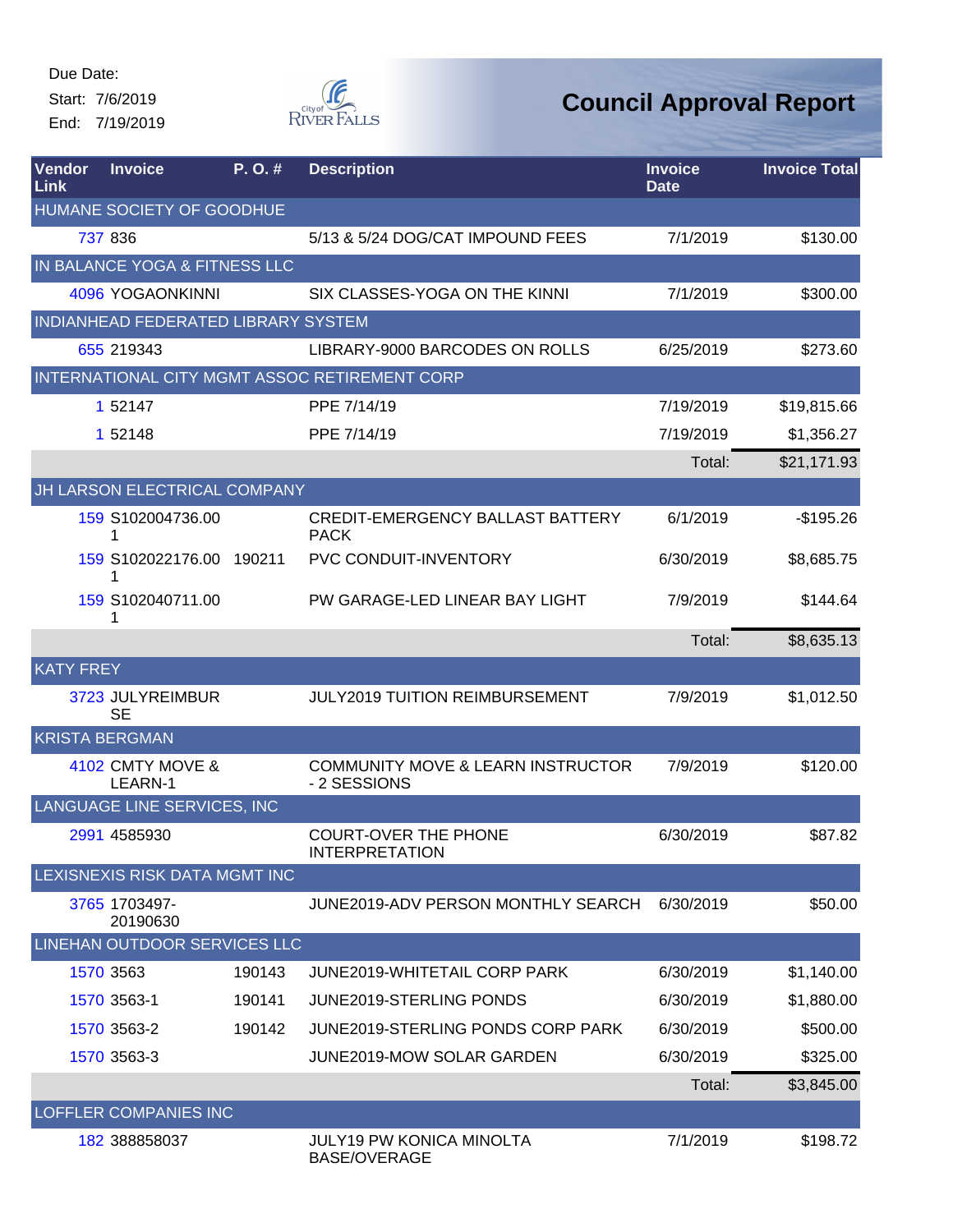Start: 7/6/2019 End: 7/19/2019



| Vendor<br>Link | <b>Invoice</b>                         | P.O.#  | <b>Description</b>                                        | <b>Invoice</b><br><b>Date</b> | <b>Invoice Total</b> |
|----------------|----------------------------------------|--------|-----------------------------------------------------------|-------------------------------|----------------------|
|                | 182 3157006                            |        | JULY2019-AMB OVERAGE/KONICA MINOLTA                       | 7/9/2019                      | \$41.28              |
|                |                                        |        |                                                           | Total:                        | \$240.00             |
| LUCERO, BUDDY  |                                        |        |                                                           |                               |                      |
|                | 861 7/2019 INS<br><b>REFUND</b>        |        | 7/2019 REFUND HEALT/DENTAL RETIREE<br><b>INS REFUND</b>   | 7/1/2019                      | \$773.57             |
|                | <b>MCGINTY, PATRICK</b>                |        |                                                           |                               |                      |
|                | 3982 072119                            |        | 7/21/19 EAU CLAIRE TRAVEL PER DIEM                        | 7/19/2019                     | \$237.50             |
|                | MIDWEST WELL SERVICES INC              |        |                                                           |                               |                      |
|                | 3165 15848                             | 190121 | PULL/INSPECT WELL #3 (10 year inspection)                 | 6/30/2019                     | \$34,930.00          |
|                | <b>MILESTONE MATERIALS</b>             |        |                                                           |                               |                      |
|                | 1206 3500117374                        |        | SORENSON ST REPAIR-23.92 TONS RIP<br><b>RAP</b>           | 6/28/2019                     | \$370.76             |
|                | MINNESOTA CHILD SUPPORT PAYMENT CENTER |        |                                                           |                               |                      |
|                | 4022 52157                             |        | PPE 7/14/19 CASE# 001530440101                            | 7/19/2019                     | \$303.64             |
|                | <b>MOMENTUM WEST</b>                   |        |                                                           |                               |                      |
|                | 4098 4240                              |        | AMY PETERSON-2019 HOUSING CONF                            | 7/1/2019                      | \$50.00              |
|                |                                        |        | MUNICIPAL ELECTRIC UTILITIES OF WISCONSIN INC             |                               |                      |
|                | 188 020119-58                          | 190231 | PART 1 OF 2-2019 MEUW ELEC UTILITY<br>SAFETY/TRNG         | 6/30/2019                     | \$2,826.77           |
|                | <b>NATURAL SOLUTIONS</b>               |        |                                                           |                               |                      |
|                | 3838 4681                              | 190098 | SPRING CREEK PARK/WOODCHIP<br><b>INSTALLATION</b>         | 6/24/2019                     | \$513.50             |
|                | 3838 4679                              | 190098 | HIGHVIEW MEADOWS PARK/WOODCHIP<br><b>INSTALLATION</b>     | 6/24/2019                     | \$1,066.50           |
|                | 3838 4682                              | 190098 | <b>GOLFVIEW EAST PARK/WOODCHIP</b><br><b>INSTALLATION</b> | 6/24/2019                     | \$474.00             |
|                | 3838 4680                              | 190098 | <b>DESANCTIS PARK/WOODCHIP</b><br><b>INSTALLATION</b>     | 6/24/2019                     | \$553.00             |
|                |                                        |        |                                                           | Total:                        | \$2,607.00           |
|                | NEI NORTHERN ELECTRICIANS INC          |        |                                                           |                               |                      |
|                | 199 131812                             | 190232 | Flasher Repair at Union                                   | 6/30/2019                     | \$14,060.71          |
|                | NORTHERN STATES POWER COMPANY WI       |        |                                                           |                               |                      |
|                | 344 642337525                          |        | JUNE2019 PRESCOTT AMBULANCE POWER<br><b>BILL</b>          | 6/30/2019                     | \$233.46             |
|                | NORTHTOWN CLEANER                      |        |                                                           |                               |                      |
|                | 816 3495                               |        | JUNE2019-CLEANING FOR 10 RESERVE<br><b>COATS</b>          | 6/30/2019                     | \$91.80              |
|                | ONE TIME PAY VENDOR                    |        |                                                           |                               |                      |
|                | 9999 ROYRUDYREB<br><b>ATE</b>          |        | RUDY-HOME ENERGY IMPROVEMENTS<br><b>INCENTIVE</b>         | 7/16/2019                     | \$1,100.00           |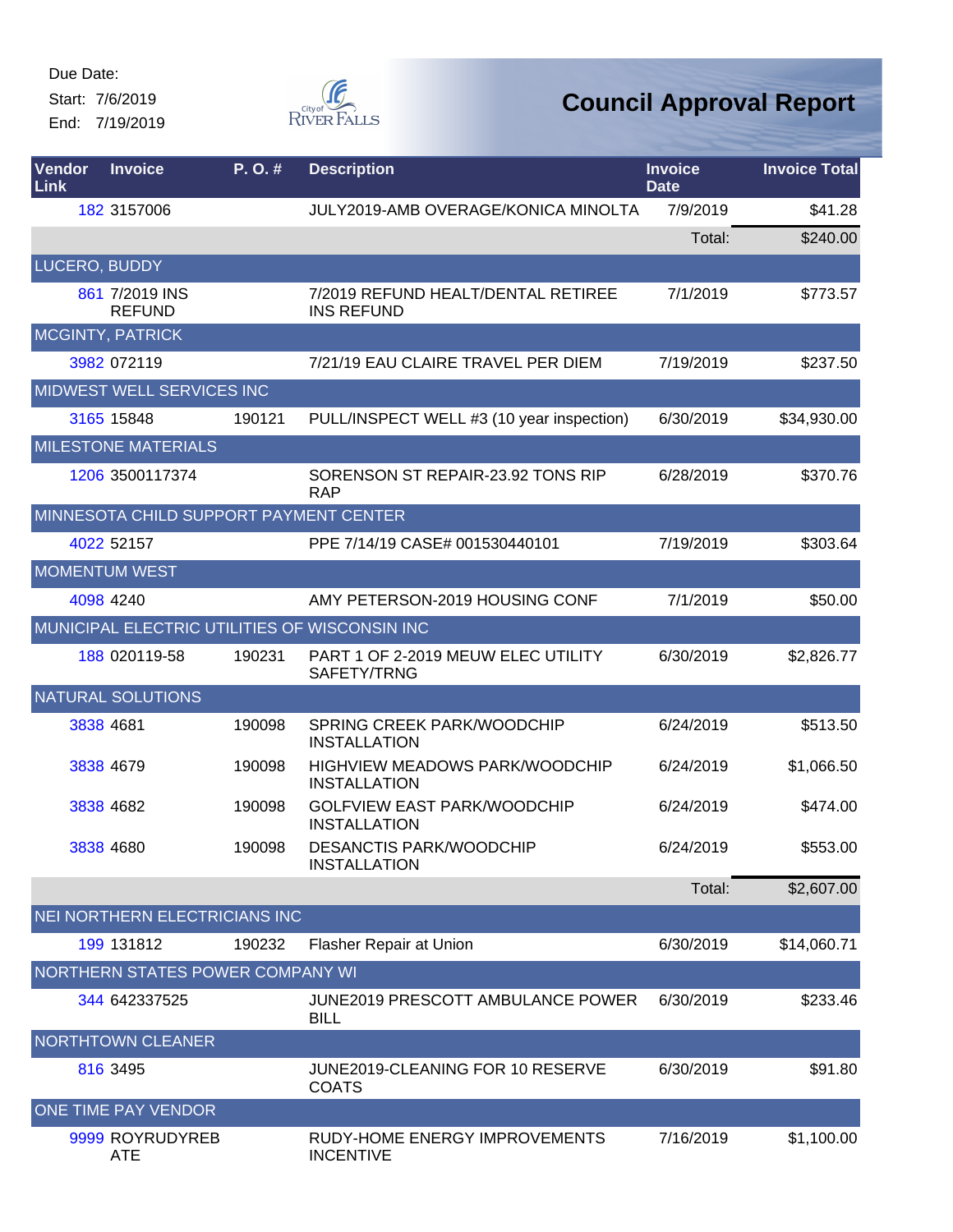Start: 7/6/2019 End: 7/19/2019



| Vendor<br>Link     | <b>Invoice</b>                  | P.O.#  | <b>Description</b>                                          | <b>Invoice</b><br><b>Date</b> | <b>Invoice Total</b> |
|--------------------|---------------------------------|--------|-------------------------------------------------------------|-------------------------------|----------------------|
|                    | PAGE, MICHAEL & EMILY           |        |                                                             |                               |                      |
|                    | 4034 REFUND                     |        | <b>BALANCE OF ESTIMATE PAID-CONVERT OH</b><br><b>TO URD</b> | 7/5/2019                      | \$76.04              |
|                    | PAYMENT SERVICE NETWORK INC     |        |                                                             |                               |                      |
|                    | 206 196776                      | 190024 | JUNE2019-RFMU PAYMENT PROCESSING<br><b>SVC</b>              | 6/30/2019                     | \$812.85             |
|                    | <b>PELION BENEFITS</b>          |        |                                                             |                               |                      |
|                    | 5 5 2 1 5 0                     |        | PPE 7/14/19                                                 | 7/19/2019                     | \$2,584.70           |
|                    | PIERCE COUNTY TREASURER         |        |                                                             |                               |                      |
|                    | 210 JUNE 2019                   |        | JUNE 2019 JAIL DWI INTERLOCK                                | 7/11/2019                     | \$1,298.20           |
|                    | <b>RFMU PAYMENTS OR REFUNDS</b> |        |                                                             |                               |                      |
|                    | 990610 114617                   |        | REFUND-RFMU OVERPYMT #1146-17                               | 7/16/2019                     | \$21.68              |
|                    | 990610 143321                   |        | REFUND-RFMU OVERPYMT #1433-21                               | 7/16/2019                     | \$80.23              |
|                    | 990610 169904                   |        | REFUND-RFMU OVERPYMT #1699-04                               | 7/16/2019                     | \$118.56             |
|                    | 990610 332201                   |        | REFUND-RFMU OVERPYMT #3322-01                               | 7/16/2019                     | \$142.82             |
|                    | 990610 508800                   |        | REFUND-RFMU OVERPYMT #5088-00                               | 7/16/2019                     | \$103.51             |
|                    | 990610 555400                   |        | REFUND-RFMU OVERPYMT #5554-00                               | 7/16/2019                     | \$91.35              |
|                    | 990610 666414                   |        | REFUND-RFMU OVERPYMT #6664-14                               | 7/16/2019                     | \$20.39              |
|                    | 990610 827801                   |        | REFUND-RFMU OVERPYMT #8278-01                               | 7/16/2019                     | \$131.57             |
|                    | 990610 828904                   |        | REFUND-RFMU OVERPYMT #8289-04                               | 7/17/2019                     | \$83.55              |
|                    | 990610 369123                   |        | REFUND-RFMU OVERPYMT #3691-23                               | 7/17/2019                     | \$70.87              |
|                    | 990610 841507                   |        | REFUND-RFMU OVERPYMT #8415-07                               | 7/17/2019                     | \$205.76             |
|                    | 990610 854802                   |        | REFUND-RFMU OVERPYMT #8548-02                               | 7/17/2019                     | \$15.60              |
|                    | 990610 975400                   |        | REFUND-RFMU OVERPYMT #9754-00                               | 7/17/2019                     | \$55.76              |
|                    | 990610 987904                   |        | REFUND-RFMU OVERPYMT #9879-04                               | 7/17/2019                     | \$400.29             |
|                    |                                 |        |                                                             | Total:                        | \$1,541.94           |
|                    | RIVER FALLS POLICE ASSOCIATION  |        |                                                             |                               |                      |
|                    | 9 52153                         |        | <b>JULY 2019 UNION DUES</b>                                 | 7/19/2019                     | \$604.80             |
|                    | <b>RIVER FALLS ROTARY</b>       |        |                                                             |                               |                      |
|                    | 458 2935                        | 190238 | <b>S.SIMPSON QTRLY DUES</b>                                 | 7/1/2019                      | \$115.00             |
|                    | RIVER FALLS STATE BANK          |        |                                                             |                               |                      |
|                    | 231 JULY2019LOAN<br><b>PYMT</b> |        | JULY2019-PURCHASE OF 2815 PRAIRIE DR                        | 7/1/2019                      | \$10,768.33          |
| <b>RUNNING INC</b> |                                 |        |                                                             |                               |                      |
|                    | 1573 21264                      | 190086 | JUNE2019 TAXI MANAGEMENT SERVICES                           | 6/30/2019                     | \$14,815.44          |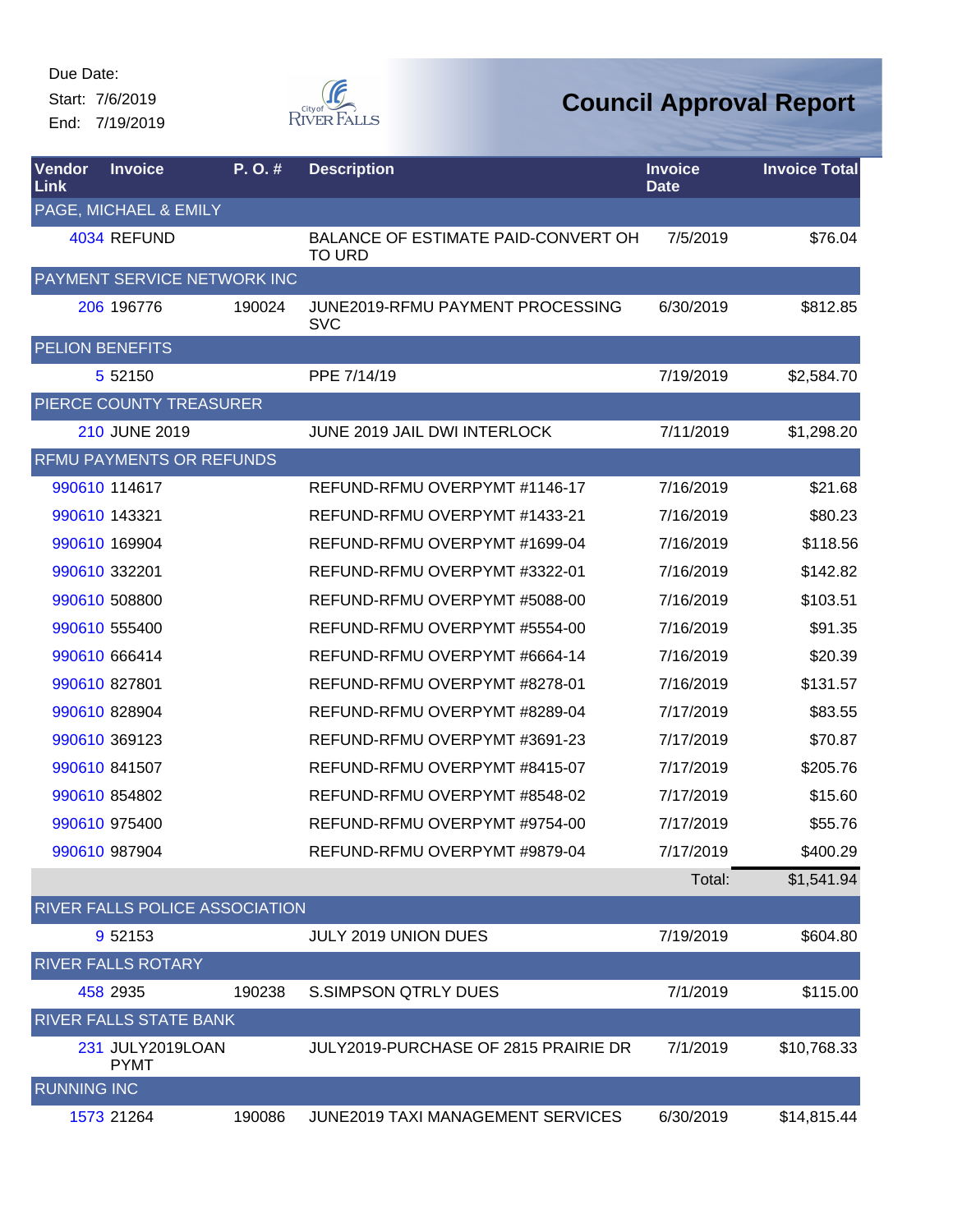Start: 7/6/2019

End: 7/19/2019



| <b>Vendor</b><br><b>Link</b> | <b>Invoice</b>                           | $P. O.$ # | <b>Description</b>                                         | <b>Invoice</b><br><b>Date</b> | <b>Invoice Total</b> |
|------------------------------|------------------------------------------|-----------|------------------------------------------------------------|-------------------------------|----------------------|
|                              | RURAL ELECTRIC SUPPLY COOPERATIVE        |           |                                                            |                               |                      |
|                              | 221 754883-00                            | 190225    | <b>45 DEADEND INSULATORS</b>                               | 6/30/2019                     | \$512.55             |
| <b>SAVATREE</b>              |                                          |           |                                                            |                               |                      |
|                              | 772 6687412                              | 190048    | <b>JUNE2019 BOULEVARD TREE</b><br>TRIMMING/PRUNING         | 6/26/2019                     | \$3,850.00           |
|                              | SCHNEIDER LAWN CARE SERVICES LLC         |           |                                                            |                               |                      |
|                              | 1144 2918                                |           | <b>JUNE2019 RESIDENT LAWN MAINTENANCE</b>                  | 6/30/2019                     | \$715.00             |
|                              | SEILER INSTRUMENT & MFG CO INC           |           |                                                            |                               |                      |
|                              | 245 INV-383769                           |           | ONE YR SOFTWARE MAINT EXTENSION-<br>EXP 6/2020             | 7/1/2019                      | \$295.00             |
|                              | <b>SHORT ELLIOTT HENDRICKSON INC</b>     |           |                                                            |                               |                      |
|                              | 244 370016                               | 180424    | June 2019 Troy-Pomeroy Watermain<br>Relocation             | 6/30/2019                     | \$1,237.00           |
|                              | 244 370014                               | 190208    | June 2019 Power Plant Phase 1 and Hazard                   | 6/30/2019                     | \$2,388.98           |
|                              | 244 369772                               |           | JUNE2019-NORTH TANK SITE SELECTION                         | 6/30/2019                     | \$1,001.30           |
|                              | 244 369772-1                             |           | JUNE2019-WATER TOWER PROJECT<br><b>TIMELINE</b>            | 6/30/2019                     | \$630.04             |
|                              |                                          |           |                                                            | Total:                        | \$5,257.32           |
| SIMPSON, SCOT                |                                          |           |                                                            |                               |                      |
|                              | 953 061919                               |           | 6/19/19 LACROSSE TRAVEL PER DIEM                           | 6/30/2019                     | \$139.56             |
|                              | SOMERSET PUBLIC LIBRARY                  |           |                                                            |                               |                      |
|                              | 2171 833532                              |           | REIMBURSE-LOST BOOK/DEEP DARK<br><b>DESCENDING</b>         | 7/2/2019                      | \$16.00              |
|                              | <b>ST CROIX COUNTY TREASURER</b>         |           |                                                            |                               |                      |
|                              | 252 JUNE 2019                            |           | <b>JUNE 2019 JAIL DWI INTERLOCK</b>                        | 7/11/2019                     | \$391.80             |
|                              | ST CROIX VALLEY NATURAL GAS CO           |           |                                                            |                               |                      |
|                              | 255 RF1929S-PRI                          |           | PAVILLION TO MAINT BLDG-PRIVATE LINE                       | 7/11/2019                     | \$848.76             |
|                              | <b>STACY LYNN SOLBERG</b>                |           |                                                            |                               |                      |
|                              | 4104 CMTY MOVE &<br>LEARN-1              |           | <b>COMMUNITY MOVE &amp; LEARN INSTRUCTOR</b><br>5 SESSIONS | 7/9/2019                      | \$270.00             |
| <b>STATE OF WI</b>           |                                          |           |                                                            |                               |                      |
|                              | 259 JUNE 2019                            |           | JUNE 2019 PENALTY ASSESMENT                                | 7/11/2019                     | \$3,425.46           |
|                              | STATE OF WI DEPT OF EMPLOYEE TRUST FUNDS |           |                                                            |                               |                      |
|                              | 11 52154                                 |           | <b>JULY 2019 WRS</b>                                       | 7/19/2019                     | \$90,753.98          |
|                              | <b>STATE TREASURER</b>                   |           |                                                            |                               |                      |
|                              | 260 JULY2019                             |           | JULY2019 ELECTRIC/WATER/SEWER BOND<br><b>RESERVE</b>       | 7/15/2019                     | \$162,000.00         |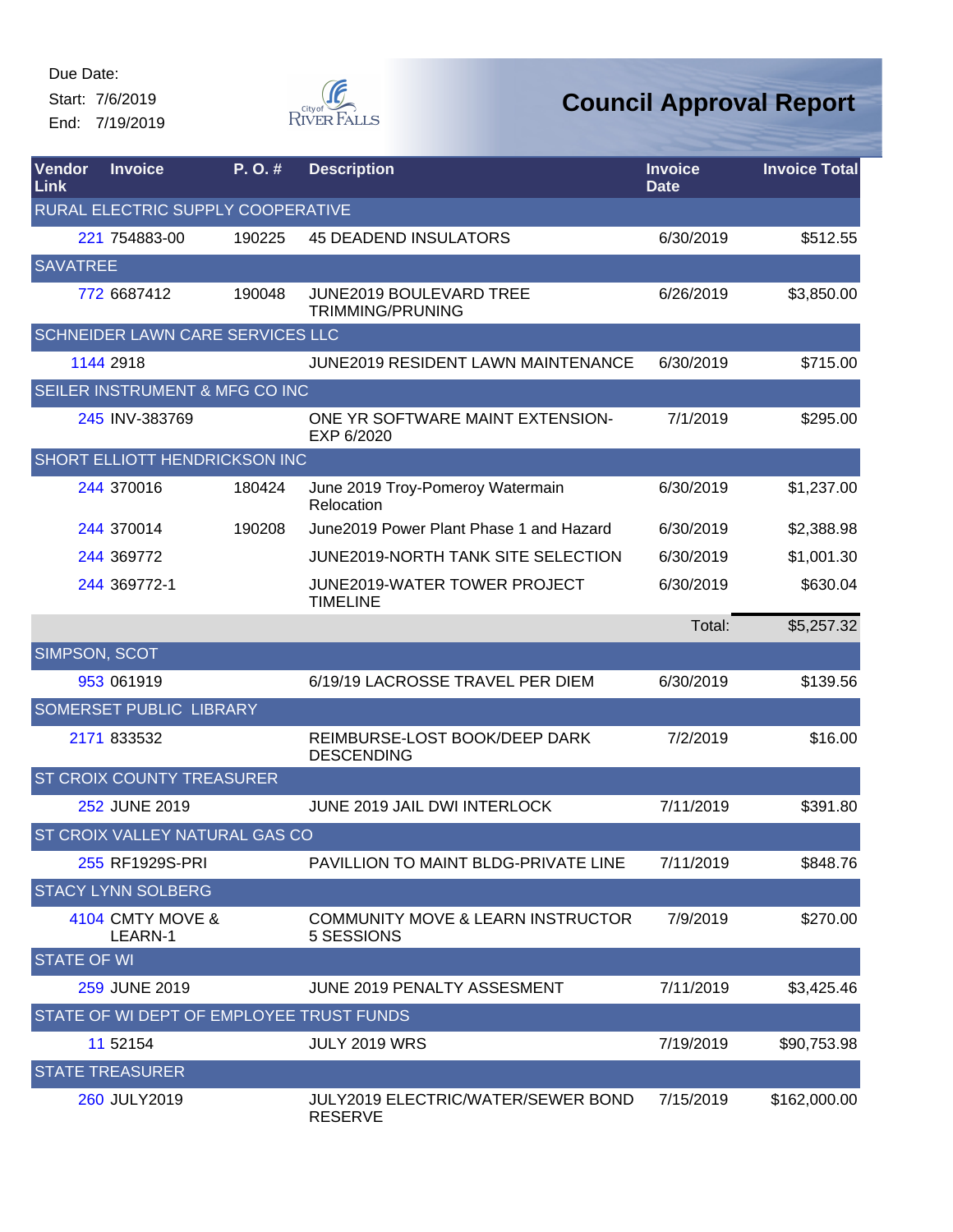Start: 7/6/2019 End: 7/19/2019



| Vendor<br>Link       | <b>Invoice</b>                             | P. O. # | <b>Description</b>                                           | <b>Invoice</b><br>Date | <b>Invoice Total</b> |
|----------------------|--------------------------------------------|---------|--------------------------------------------------------------|------------------------|----------------------|
|                      | <b>STEIN SERVICES LLC</b>                  |         |                                                              |                        |                      |
|                      | 4093 8688                                  |         | <b>CLOSED PIPE CERTIFICATIONS/MULTIPLE</b><br><b>WELLS</b>   | 6/14/2019              | \$1,050.00           |
|                      | STUART C IRBY TOOL AND SAFETY              |         |                                                              |                        |                      |
|                      | 156 S011433849.00 190221<br>1              |         | 8 + RAIN FOAM POLE SET                                       | 6/28/2019              | \$303.20             |
|                      | 156 S011419483.00 190209                   |         | ELBOWS/COUPLINGS/SHIPPING-<br><b>INVENTORY</b>               | 6/30/2019              | \$5,791.05           |
|                      | 156 S011424422.00 190210<br>3              |         | <b>ELECTRIC PULLING EQUIPMENT</b>                            | 7/2/2019               | \$169.00             |
|                      | 156 S011445948.00<br>1                     | 190230  | ELECTRIC METER CURRENT TRANSFORM                             | 7/8/2019               | \$1,719.00           |
|                      | 156 S011408916.00<br>2                     | 190195  | <b>RISER TERMINATION KIT-INVENTORY</b>                       | 7/11/2019              | \$553.44             |
|                      |                                            |         |                                                              | Total:                 | \$8,535.69           |
|                      | TOLTZ, KING, DUVALL, ANDERSON & ASSOCIATES |         |                                                              |                        |                      |
|                      | 2172 002019002491                          | 180433  | 5/26-6/29/19 North Interceptor Sewer Design                  | 6/30/2019              | \$5,044.25           |
|                      | 2172 002019002493                          | 190089  | 5/26-6/29/19 St Croix Street Outfall Design                  | 6/30/2019              | \$694.55             |
|                      |                                            |         |                                                              | Total:                 | \$5,738.80           |
| <b>TONYA SCHMITT</b> |                                            |         |                                                              |                        |                      |
|                      | 4103 CMTY MOVE &<br>LEARN-1                |         | <b>COMMUNITY MOVE &amp; LEARN INSTRUCTOR</b><br>4 SESSIONS   | 7/9/2019               | \$220.00             |
|                      | UHL COMPANY INC                            |         |                                                              |                        |                      |
|                      | 446 58214                                  | 190075  | July2019 Maintenance Agreement-Library &<br>City HVAC        | 7/3/2019               | \$1,309.25           |
|                      | <b>ULTIMATE COATING LLC</b>                |         |                                                              |                        |                      |
|                      | 4099 693840                                |         | <b>BLAST &amp; POWDER COAT SCREENS-</b><br><b>STORMWATER</b> | 7/15/2019              | \$392.75             |
|                      | US BANK NATIONAL ASSOC                     |         |                                                              |                        |                      |
|                      | 284 JUNE2019                               |         | <b>JUNE2019 PCARD TRANSACTIONS</b>                           | 7/1/2019               | \$92,703.54          |
|                      | USIC LOCATING SERVICES LLC                 |         |                                                              |                        |                      |
|                      | 286 337500                                 | 190037  | JUNE2019 LOCATING STORM / SANITARY                           | 6/30/2019              | \$3,686.32           |
|                      | 286 337499                                 | 190069  | <b>JUNE2019 LOCATING WATER / ELECTRIC</b>                    | 6/30/2019              | \$7,081.45           |
|                      |                                            |         |                                                              | Total:                 | \$10,767.77          |
| <b>UW EAU CLAIRE</b> |                                            |         |                                                              |                        |                      |
|                      | 2432 302065                                |         | 1000 #9 WINDOW ENVELOPES                                     | 7/15/2019              | \$85.05              |
|                      | <b>VERSA VEND VENDING</b>                  |         |                                                              |                        |                      |
|                      | 1205 2114:019851                           |         | 6/12 CITY HALL COFFEE SUPPLIES                               | 6/12/2019              | \$70.00              |
|                      | <b>VIKING ELECTRIC SUPPLY INC</b>          |         |                                                              |                        |                      |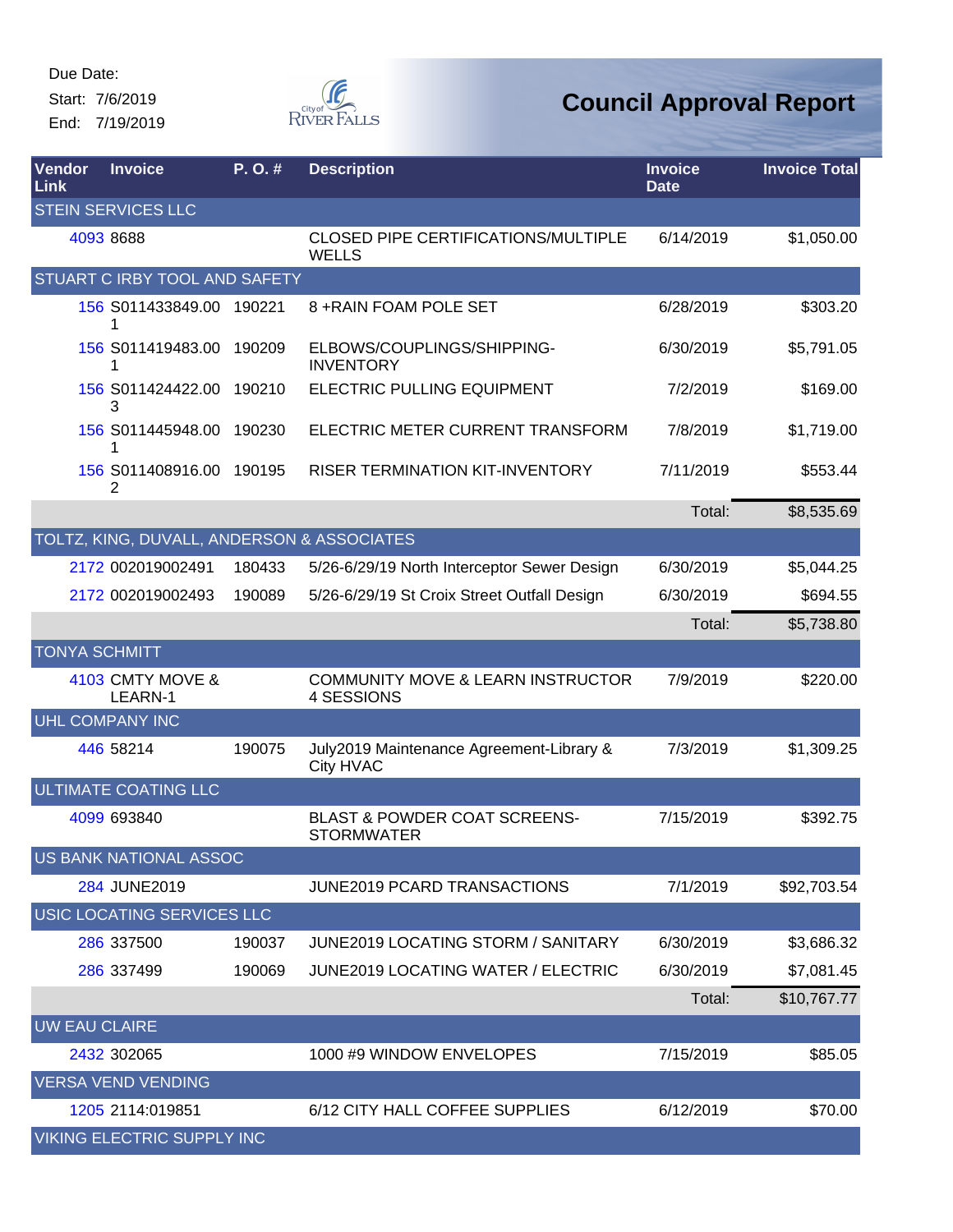Start: 7/6/2019

End: 7/19/2019



| Vendor<br>Link   | <b>Invoice</b>                            | P.O.#  | <b>Description</b>                                 | <b>Invoice</b><br><b>Date</b> | <b>Invoice Total</b> |
|------------------|-------------------------------------------|--------|----------------------------------------------------|-------------------------------|----------------------|
|                  | 750 S002747703.00<br>1                    |        | LIBRARY LIGHTING PROJECT-14 WATT LED<br><b>EMR</b> | 7/11/2019                     | \$268.00             |
|                  | 750 S002757146.00<br>1                    |        | <b>TWO BASEKT TRAYS</b>                            | 7/15/2019                     | \$151.06             |
|                  |                                           |        |                                                    | Total:                        | \$419.06             |
| WELD RILEY, S.C. |                                           |        |                                                    |                               |                      |
|                  | 301 32174                                 |        | <b>MAY2019 COUNCIL MTGS</b>                        | 6/28/2019                     | \$605.80             |
|                  | 301 32175                                 |        | <b>MAY2019 ETHICS ISSUE</b>                        | 6/28/2019                     | \$480.00             |
|                  | 301 32177                                 |        | MAY2019 KINNICKINNIC COOP PLAN                     | 6/28/2019                     | \$87.50              |
|                  | 301 32178                                 |        | <b>MAY2019 FIRE STATION</b>                        | 6/28/2019                     | \$105.00             |
|                  | 301 32176                                 |        | MAY2019 ELECTRIC EASEMENT                          | 6/28/2019                     | \$1,592.50           |
|                  | 301 32176-1                               |        | MAY2019 TW DEV AGREEMENT                           | 6/28/2019                     | \$1,014.00           |
|                  | 301 32176-2                               |        | MAY2019 AMI CONTRACT                               | 6/28/2019                     | \$297.50             |
|                  | 301 32176-3                               |        | MAY2019 GENERAL SVCS                               | 6/28/2019                     | \$1,820.00           |
|                  | 301 32176-4                               |        | MAY2019 DEPOT                                      | 6/28/2019                     | \$210.00             |
|                  | <b>301 MAYSTMTCRE</b><br>DIT              |        | <b>CREDIT-MAY STMT OVERPYMT</b>                    | 6/30/2019                     | $-$1,610.00$         |
|                  |                                           |        |                                                    | Total:                        | \$4,602.30           |
|                  | <b>WESCO DISTRIBUTION INC</b>             |        |                                                    |                               |                      |
|                  | 303 421111                                | 190180 | JUNE2019-ELECTRIC METER EQUIPMENT                  | 6/26/2019                     | \$6,213.20           |
|                  | 303 427597                                | 190180 | JULY2019 ELECTRIC METER EQUIPMENT                  | 7/3/2019                      | \$348.97             |
|                  | 303 428297                                | 190180 | ELECTRIC METER EQUIPMENT                           | 7/8/2019                      | \$7,096.88           |
|                  |                                           |        |                                                    | Total:                        | \$13,659.05          |
|                  | <b>WEST CENTRAL WI BIOSOLIDS FACILITY</b> |        |                                                    |                               |                      |
|                  | 304 JUNE2019                              |        | JUNE2019 BIOSOLIDS                                 | 6/30/2019                     | \$33,952.47          |
|                  | WI DEPARTMENT OF REVENUE                  |        |                                                    |                               |                      |
|                  | 3 JUNE19 SALES<br><b>TAX</b>              |        | <b>JUNE19 SALES TAX</b>                            | 7/1/2019                      | \$38,931.10          |
|                  | 3 5 2 1 4 9                               |        | PPE 7/14/19                                        | 7/19/2019                     | \$15,676.85          |
|                  |                                           |        |                                                    | Total:                        | \$54,607.95          |
|                  | WI DEPT OF JUSTICE                        |        |                                                    |                               |                      |
|                  | 422 L4801T/JUNE20<br>19                   |        | <b>JUNE2019 BACKGROUND CHECKS</b>                  | 6/30/2019                     | \$182.00             |
|                  | 312 455TIME-<br>0000007074                |        | 3RD QTR TIME ACCESS/OFFICER SUPPORT                | 7/10/2019                     | \$438.00             |
|                  |                                           |        |                                                    | Total:                        | \$620.00             |
|                  | WI DEPT OF REVENUE                        |        |                                                    |                               |                      |
|                  | 777 52155                                 |        | PPE 7/14/19 Confirm #0-313-688-608                 | 7/19/2019                     | \$15.50              |